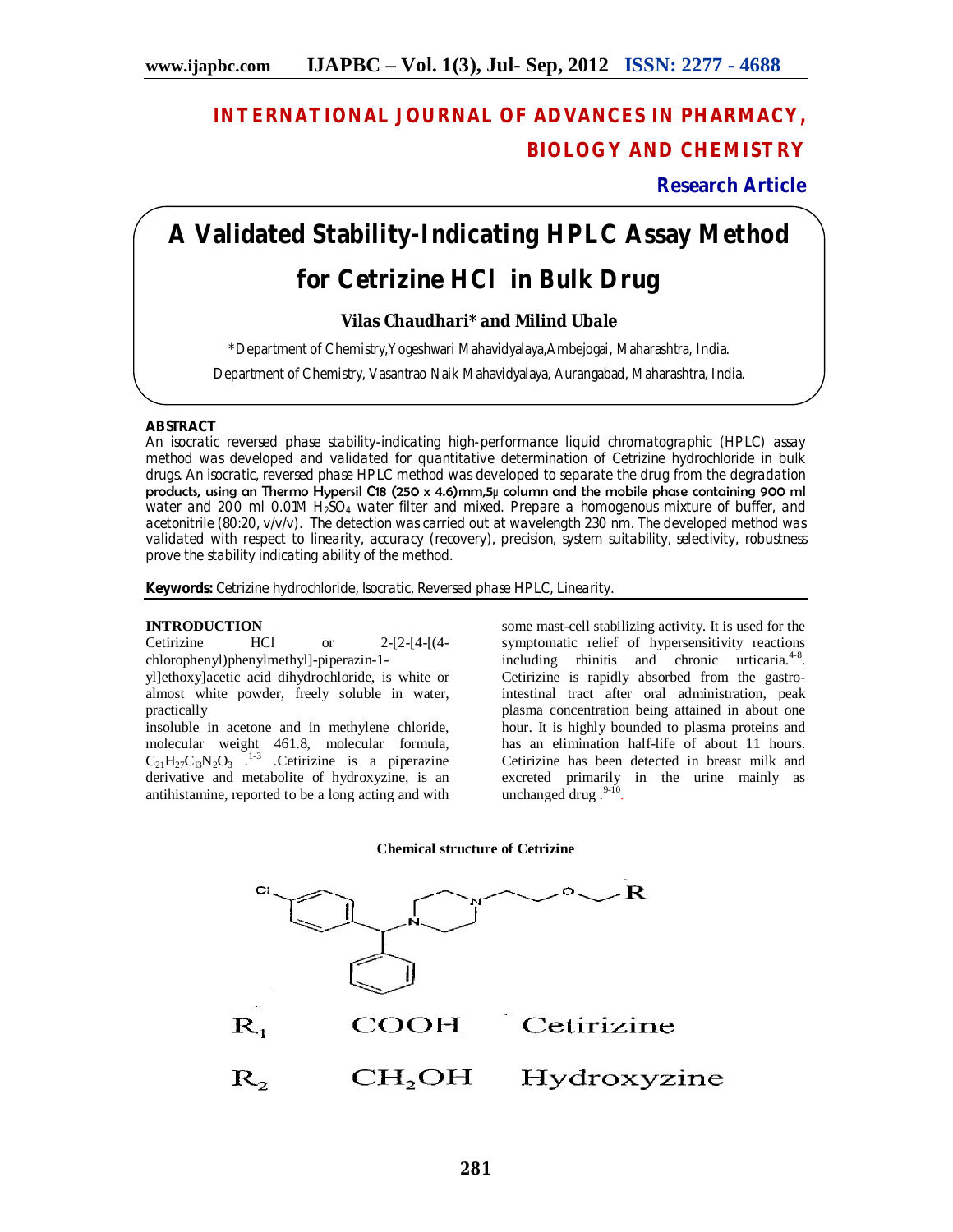#### **Literature Survey**

Literature Survey reveals that there are number of methods reported in the literature for the determination of drug  $^{11}$  in tablets.<sup>12-13</sup>, serum <sup>14-15</sup> , urine<sup>16-17</sup>  $\cdot$  plasma<sup>18</sup> based on HPLC, while an HP-TLC method for the determination of drug in human plasma is also available.<sup>14</sup> However, the limit of detection in all these methods does not exceed 3 µg/ ml. The goal of this study was to develop a rapid, more accurate, precise reliable, less expensive and least time consuming HPLC method for the analysis of Cetrizine HCl, in the form of raw materials, bulk drug samples and dosage formulations, using the most commonly employed C-18 column with UV detection and extremely low LOQ & LOD values. . In the present work reversed phase HPLC method was developed for the separation of Cetirizine in bulk drug and the impurities formed from its forced degradation under stress conditions like acid hydrolysis, base hydrolysis, oxidation, heat as per ICH standards $19-21$ .

#### **Experimental**

# **Material and reagents**

Cetrizine hydrochloride bulk drug was made available from Merck Ltd. India (purity 99.8). Sulphuric acid were obtained from Qualigens fine chemicals, India Limited. Acetonitrile, were obtained from Rankem laboratories, India. All chemicals and reagent were used as HPLC grades; Milli-Q-Water was used throughout the experiment.

#### Chromatographic Conditions

A chromatographic system (Systronic) consisting of quaternary solvent delivery pump, a degasser, an auto- injector, column oven and UV detector*.* The chromatographic column of 250 mm length and internal diameter of 4.6 mm filled with Octadecyl silane Thermo Hypersil C18 stationary phase with particle size 5 micron and pore size  $100A \Box$  was used. The instrumental settings were a flow of 1 ml/min, the injection volume was 20 µl. and wavelength 230 nm.

#### **Mobile Phase**

The mobile phase containing 900 ml water and 200 ml  $0.01M$  H<sub>2</sub>SO<sub>4</sub> water filter and mixed. Prepare a homogenous mixture of buffer, and acetonitrile  $(80:20, v/v/v)$ .

#### **Preparation of Standard stock solutions**

Standard stock solutions of 1000 ppm of Cetrizine hydrochloride in acetonitrile and water (70:30) were prepared in volumetric flasks.

#### **Sample solution**

1000 ppm of Cetrizine hydrochloride in 100ml calibrated flask containing acetonitrile and water mixture (70:30.The desired concentration for the drug was obtained by accurate dilution and the analysis was followed up as in the general analytical procedure<sup>22-23</sup>.

#### **Selectivity**

Selectivity is the ability of the method to assess unequivocally the analyte in the presence of components, which may be expected to be present. Typically, these might include degradants, matrix etc. The selectivity of the developed LC method for Cetrizine hydrochloride was carried out in the presence of its degradation products. Stress studies were performed for Cetrizine hydrochloride bulk drug to provide an indication of the stability indicating property and selectivity of the proposed method. Intentional degradation was attempted to stress condition exposing it with acid (0.5 N Hydrochloric acid), alkali (0.025N NaOH) hydrogen peroxide (30%), heat (60 $\degree$ C) to evaluate the ability of the proposed method to separate Cetrizine hydrochloride from its degraded products. For heat study, study period was 7 days where as for acid, oxidation 48 hr and for base 2 hour. Assay studies were carried out for stress samples against Cetrizine hydrochloride reference standard and the mass balance (% assay  $+$  % sum of all impurities  $+$  % sum of all degraded products) was calculated.

## **RESULTS AND DISCUSSION**

## **Optimization of chromatographic conditions**

The main target for the development of chromatographic method was to get the reliable method for the quantification of Cetrizine hydrochloride from bulk drug and which will be also applicable for the degradable products. Initially, we took the effort for the development of HPLC method quantification of standard Cetrizine hydrochloride from bulk. For this purpose, we have used Water nova pack C18(150X4.6)mm,5µ, Kromasil C18(150X4.6)mm,5µ, Inertsil ODS 3V<br>C18(250X4.6)mm.5u and Kromasil  $C18(250X4.6)$ mm, 5µ C18(250X4.6)mm,5µ,Star ODS-II C18  $(250X4.6)$ mm, $5\mu$  and Grace Alpha C18 (250mm x 4.6)mm,5u Out of these used HPLC column, Thermo Hypersil C18  $(250 \times 4.6)$ mm, 5u found to comparatively better and gave the graph with better Gaussian shape at retention time 9.27 min. To improve the shape and width of the graph, for the above columns different solvents and buffer taken for trials such as  $0.1M$  KH<sub>2</sub>PO<sub>4</sub> and Acetonitrile  $(60:40,v/v)$  in these trials peak shape is not good, another trials  $0.01M$  Ammonium acetate  $P<sup>H</sup> - 5.9$ and acetonitrile(20:80,v/v) peak shape not found well, trials Acetonitrile and water (80:20, v/v) column temperature  $35^{\circ}$ C peak shape not found good, trials K<sub>2</sub>HPO<sub>4</sub>,Methanol and water  $(10:70:20, v/v/v)$ column temperature 35 °C, trials 1.0gm  $KH_2PO_4$  and 0.45gm 1-Hexa sulphonic acid sodium salt make P<sup>H</sup>-3.5 Ortho phosphoric acid and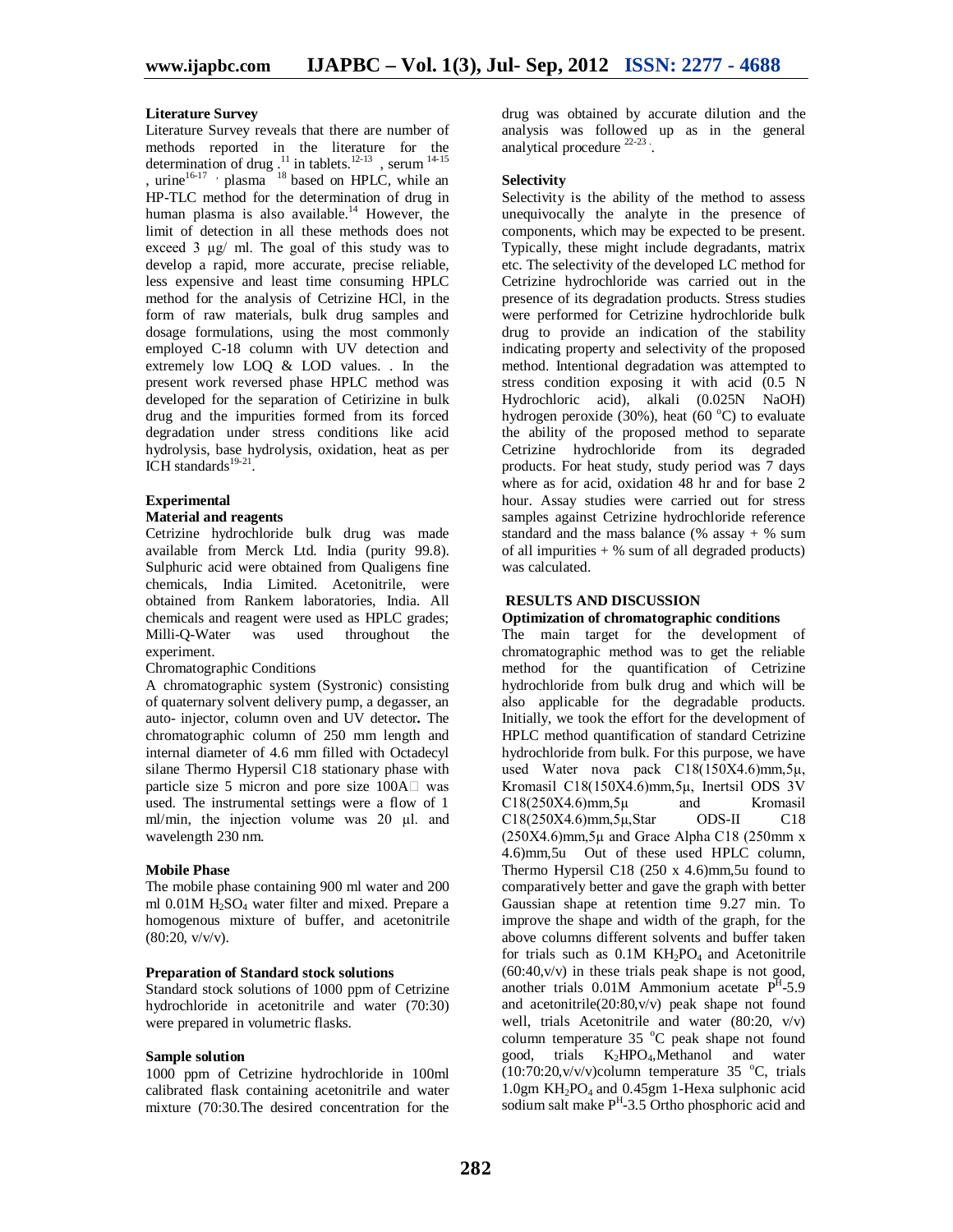methanol(25:75, v/v) peak shape obtained but retention is not good, finally try for mobile phase containing 900 ml water and 200 ml  $0.01M$  H<sub>2</sub>SO<sub>4</sub> water filter and mixed. Prepare a homogenous mixture of buffer, and acetonitrile  $(80:20, v/v/v)$ .

#### **Result of forced degradation experiments**

Considerable degradation was not observed in Cetrizine hydrochloride bulk samples, under stress conditions such acid , thermal stress .Considerable

degradation of Cetrizine hydrochloride was observed under stress condition such as base ,and oxidative hydrolysis leads to the formation of some unknown degradation peaks. The mass balance of Cetrizine hydrochloride in stress samples was close to 100% and moreover, the unaffected assay of Cetrizine hydrochloride in the Tablets confirms the stability indicating power of the method. The summary of forced degradation studies is given in Table 1.

| <b>Stress condition</b>                     | Time               | Assay of active<br>Substance% | <b>Remarks</b>            |
|---------------------------------------------|--------------------|-------------------------------|---------------------------|
| Acid Hydrolysis (0.5<br>N HCl)              | 48 Hrs<br>99.00    |                               | No Degradation            |
| <b>Base Hydrolysis</b><br>(0.025 N NaOH)    | 2 Hrs              | 84.17                         | Degradation               |
| Oxidation<br>$(30\% \text{ H}, \text{O}_2)$ | 48 Hrs             |                               | No Degradation            |
| Thermal $(80^{\circ}C)$                     | 7 days             | 99.34                         | No Degradation            |
| Photolytic degradation                      | 1.2Lux million Hrs | 98.59                         | negligible<br>degradation |

**Table 1: Summary of Forced degradation results**

#### **Method Validation System suitability**

For system suitability studies, five replicate injections of acid, base and oxidative degraded solutions were used and the RSD of peak area ratio, resolutions, tailing factor and number of theoretical plates of the peak were calculated. The system suitability results are shown in Table 2.

#### **Table 2: System suitability reports**

| Compound<br>$n=3$ | <b>Retention Time</b> | $%$ RSD | <b>USP</b> | tailing | <b>Theoretical plates</b> |
|-------------------|-----------------------|---------|------------|---------|---------------------------|
| Cetrizine HCl     | .27                   | 1.33    |            |         | 5544                      |

#### **Precision**

The precision of the method was studied by determining the concentrations of the drug Cetrizine hydrochloride in the tablet for six times  $24$ . The results of the precision study (Table 4) indicate the reliability of the method (RSD %< 2).

| Ingredient    | Precision | Linearity         | Slopes* | <b>Coefficients of</b> |
|---------------|-----------|-------------------|---------|------------------------|
|               | $\%$ RSD) | $(\mu \varrho/m)$ | $(n=3)$ | correlations           |
| Cetrizine HCl | 0.67      | 80-120            | 2145.26 | በ 99911                |

\*Standard deviation shown in parentheses

#### **Accuracy (Recovery test)**

The accuracy of an analytical procedure expresses the closeness of agreement between the value, which is accepted either as a conventional true value or an accepted reference value and the value found. Accuracy of the method was studied by recovery experiments. The recovery experiments were performed by adding known amounts of the drugs in the placebo. The recovery was performed

at three levels, 80%, 100% and 120%. The recovery samples were prepared as aforementioned procedure. The solutions were then analyzed, and the percentage recoveries were calculated from the calibration curve. The recovery values for Cetrizine hydrochloride ranged from 99.12% to 100.01% (Table 5). The average recoveries of three levels nine determinations for Cetrizine hydrochloride were 100.31- 100.51%.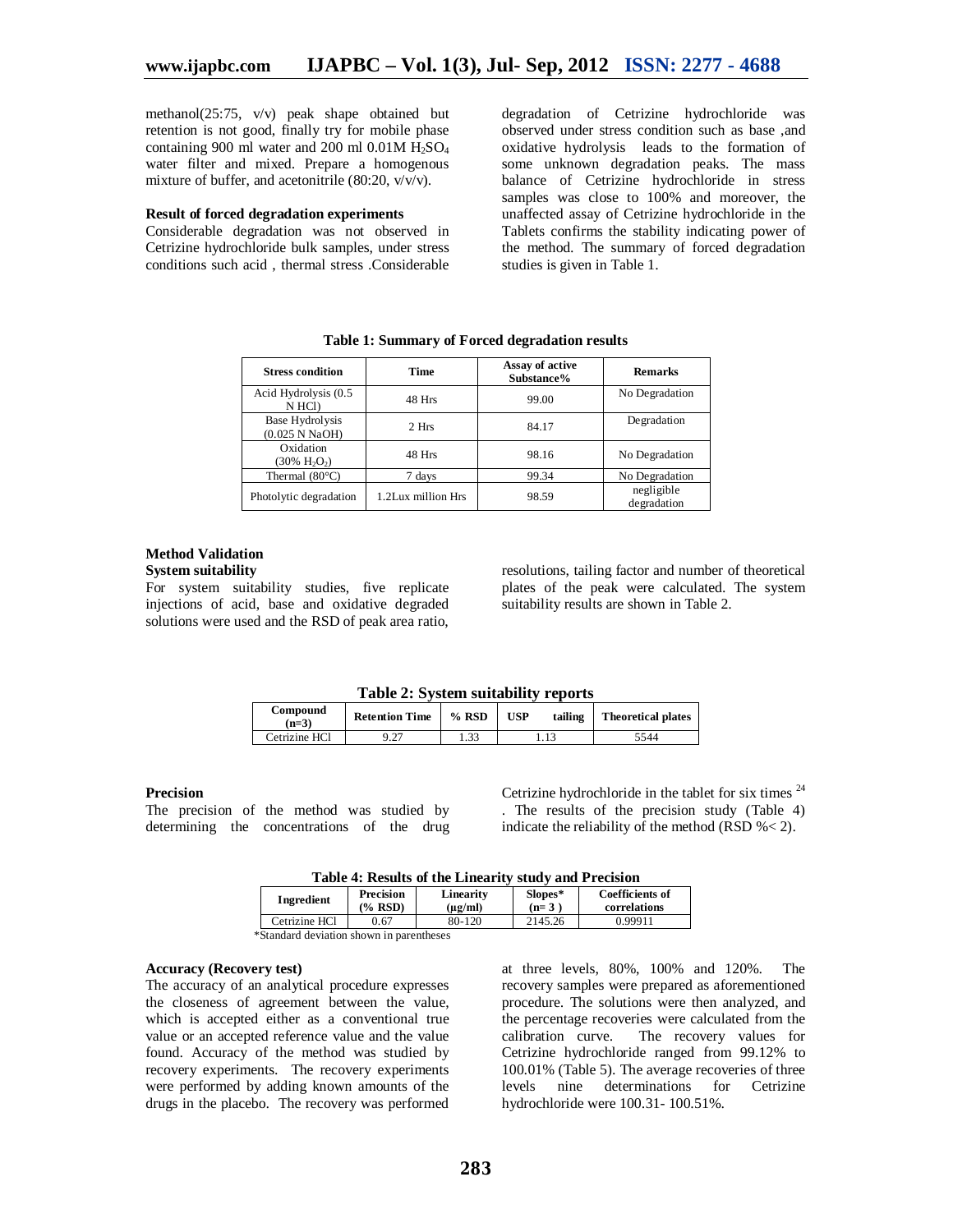| Level of Addition (%)        | Amount added ( $n =$   % Recovery* |        | % Average recovery <sup>^</sup> |  |  |
|------------------------------|------------------------------------|--------|---------------------------------|--|--|
|                              | $3)$ (ppm)                         |        |                                 |  |  |
| -80                          | 50                                 | 98.11  | 98.22                           |  |  |
| 100                          | 100                                | 99.14  | 99.04                           |  |  |
| 120                          | 150                                | 100.01 | 100.33                          |  |  |
| $*$ RSD shown in paranthesis |                                    |        |                                 |  |  |

|  |  |  | Table 5: Results of the Recovery Tests for the Cetrizine HCl |  |  |  |  |
|--|--|--|--------------------------------------------------------------|--|--|--|--|
|--|--|--|--------------------------------------------------------------|--|--|--|--|

\* RSD shown in parenthesis. ^ Average recovery = the average of three levels, nine determinations

#### **Calibration and linearity**

Linearity test solutions for the method were prepared from Cetrizine hydrochloride stock solutions at six concentrations levels from tested from 80% to 120% of the targeted level of the assay concentration Cetrizine hydrochloride. Standard solutions containing 80-120 µg/ml of Cetrizine hydrochloride in each linearity level were prepared. Linearity solutions were injected in triplicate. The calibration graphs were obtained by plotting peak area verses the concentration data was treated by least-squares linear regression analysis, the calibration graphs were found to be linear in the mentioned concentrations the slopes and correlation coefficients are shown in Table –3*.* 

#### **Robustness**

To determine the robustness of the developed method experimental condition were purposely altered and the resolution between Cetrizine hydrochloride and acid degraded product were evaluated. The flow rate of the mobile phase was 1.0 ml/min. To study the effect of flow rate on the resolution, it was changed by 0.2 unit from 0.8 to 1.2ml/min while the other mobile phase component were held as stated in chromatographic conditions. The effect of percent organic strength on resolution was studied by varying acetonitrile from –10 to +10 % while other mobile phase components were held constant as stated in chromatographic condition. The effect of column temperature on resolution was studied at 25 and  $35^{\circ}$ C instead of  $30^{\circ}$ C while the other mobile phase components were held constant stated in chromatographic condition. The results are shown in Table-6

| Table 6: Results of robustness study |                   |                                  |                                                                                       |  |  |  |
|--------------------------------------|-------------------|----------------------------------|---------------------------------------------------------------------------------------|--|--|--|
| S. No.                               | <b>Parameters</b> | Variations                       | <b>Resolutions between</b><br>Cetrizine hydrochloride<br>and base degraded<br>product |  |  |  |
|                                      | Temperature       | $25^{\circ}$ C<br>$35^{\circ}$ C | 8.21<br>7.68                                                                          |  |  |  |
| 2                                    | Flow rate         | $0.8$ ml/min<br>$1.2$ ml/min     | 8.02<br>8.94                                                                          |  |  |  |
| 3                                    | Mobile phase      | $40.5$ ml<br>49.5 ml             | 3.7<br>3.3                                                                            |  |  |  |

**Table 6: Results of robustness study**

## **LOD and LOQ (Sensitivity)**

A series of solutions in the range 0.15–0.27% of the assay concentration (40 µg mL−1) were prepared by dilution of the standard solutions. Each solution (20  $\mu$ L) were injected five times, the areas were measured for the drug peak, and the standard deviation for the five injections was calculated for each concentration. On the basis of data obtained, the standard deviation was calculated and this value used for calculation of the LOD and LOQ. The results are shown in Table-3.

| Table 3: Results of the LOD and LOQ |  |  |  |
|-------------------------------------|--|--|--|
|-------------------------------------|--|--|--|

| maa            | $0/1$ OD | $\mathbf{r} \wedge \mathbf{r}$ |
|----------------|----------|--------------------------------|
| HCl<br>rizine. |          |                                |

#### **Stability of analytical solution**

The stability of the standard solutions and the sample solutions was tested at intervals of 24, 48 and 72 h. The stability of solutions was determined by comparing results of the assay of the freshly prepared standard solutions. The RSD for the assay results determined up to 72 h for Cetrizine hydrochloride was 0.35 %. The assay values were within  $+ 2$  % after 72 h. The results indicate that the solutions were stable for 72 h at ambient temperature.

# **CONCLUSION**<br>The method

developed for quantitative determination of Cetrizine hydrochloride is rapid, precise, accurate and selective. The method was completely validated showing satisfactory data for all method-validated parameters tested. The developed method is stability indicating and can be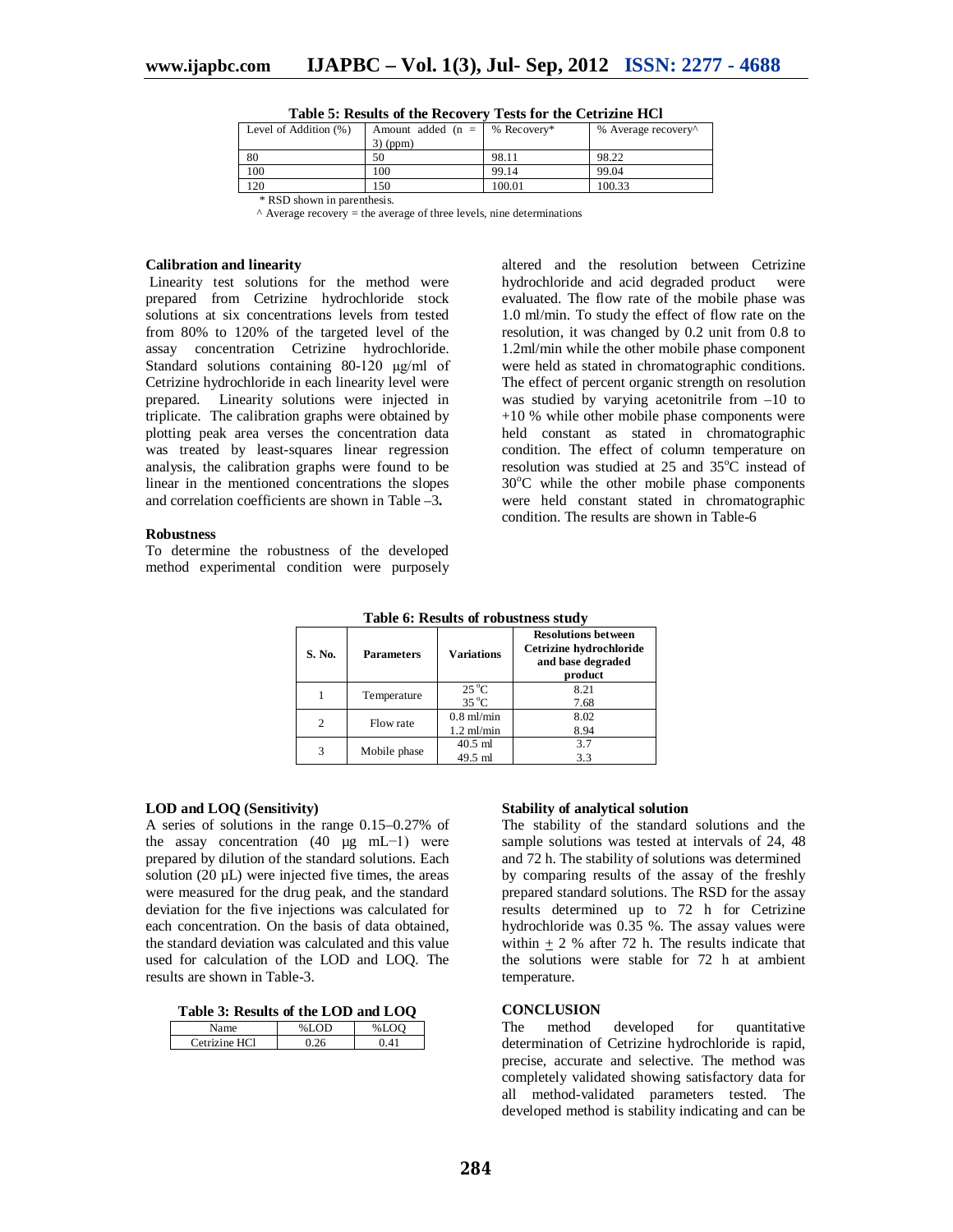used for assessing the stability of Cetrizine hydrochloride as bulk drugs. The developed method can be conveniently used for the assay determination of Cetrizine hydrochloride in bulk drugs and pharmaceutical dosage form.

# **ACKNOWLEDGEMENT**

The authors are grateful to University Grant Commission (UGC) New Delhi for financial support and thankful to Merck Ltd. India for gift samples of Cetrizine hydrochloride



# **CHROMATOGRAMS**

**Fig. 1A: Typical Chromatogram of Cetrizine HCl Standard Preparation**



**Fig. 2A: Typical Chromatogram of Cetrizine HCl Alkali Degradation**

#### **REFERENCES**

- 1. The Merck index (2001). An Encyclopedia of Chemical, Drugs and Biologicals, 13th Ed., Merck Research Laboratories, Division of Merck & Co Inc. Whitehouse Station, NJ, pp.346-347.
- 2. British Pharmacopoeia (2003). The Stationary Office under license from the controller of Her Majesty's stationary office for the department of health on behalf of the health Ministers, 400-40.